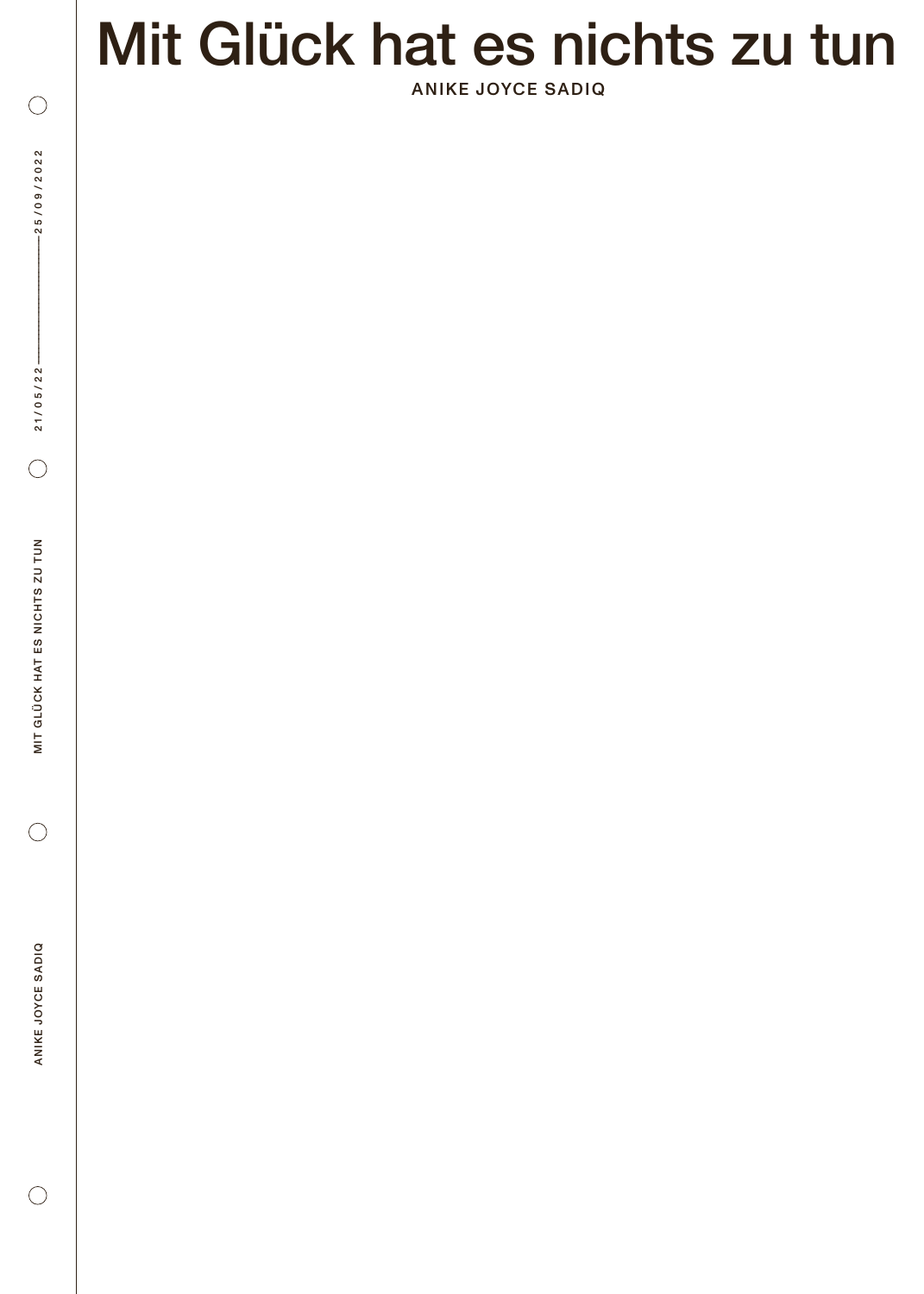#### Mit Glück hat es nichts zu tun

ANIKE JOYCE SADIQ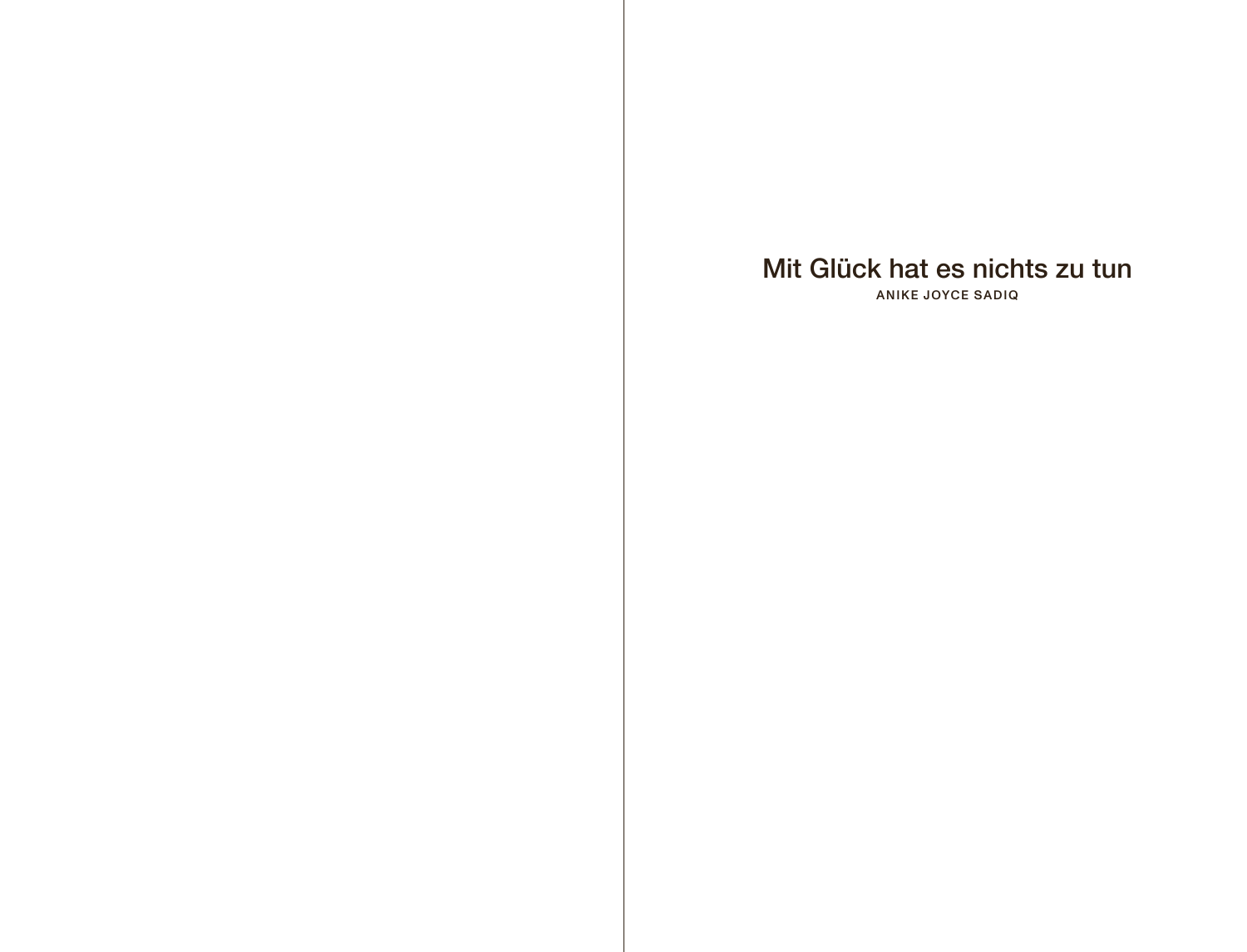## INHALT CONTENT

| <b>EXHIBITION / AUSSTELLUNG</b><br>$21/05/2022$ 25/09/2022                                                                                                      | Mit Glück hat es nichts zu tun<br>Anike Joyce Sadiq                                                                                                                                                                                                                                                                                                                                                                                   |
|-----------------------------------------------------------------------------------------------------------------------------------------------------------------|---------------------------------------------------------------------------------------------------------------------------------------------------------------------------------------------------------------------------------------------------------------------------------------------------------------------------------------------------------------------------------------------------------------------------------------|
| <b>OPENING RECEPTION/</b><br><b>ERÖFFNUNGSEMPFANG</b><br>● 21/05/2022<br>[7pm/19 Uhr]                                                                           | Künstlerhaus Stuttgart<br>Reuchlinstraße 4B<br>70178 Stuttgart, Germany                                                                                                                                                                                                                                                                                                                                                               |
| <b>LIVE PERFORMANCE BY</b><br><b>JUDITH HAMANN</b><br>● 21/05/2022<br>[8pm / 20 Uhr]                                                                            | Judith Hamann performs a site-specific<br>sound work within the exhibition installation /<br>Ortsspezifische Sound-Performance von<br>Judith Hamann in der Ausstellungsinstallation                                                                                                                                                                                                                                                   |
| <b>DISCUSSION WITH</b><br><b>ANIKE JOYCE SADIQ / DISKUS-</b><br><b>SION MIT ANIKE JOYCE SADIQ</b><br>● 10/06/2022<br>[6.30pm / 18.30 Uhr]                       | Discussion with Anike Joyce Sadiq,<br>Simone Frangi, Justin Randolph Thompson,<br>Lucrezia Cipitelli, Alessandra Ferrini, and<br>Andrea Scrima at the Villa Romana, in Florence,<br>Italy / Diskussion mit Anike Joyce Sadig,<br>Simone Frangi, Justin Randolph Thompson,<br>Lucrezia Cipitelli, Alessandra Ferrini und<br>Andrea Scrima in der Villa Romana.<br>in Florenz, Italien                                                  |
| <b>FOURTH ORGAN MEETINGS /</b><br><b>VIERTES ORGAN TREFFEN</b><br>$\bullet$ 04/06/22<br>$\bullet$ 04/07/22<br>● 04/08/22<br>● 04/09/22 【7pm / 19 Uhr】           | Open to all members and anyone who may<br>be considering membership. A space for<br>initiatives, criticisms, and perspectives, while<br>supporting discussions that consider relations<br>between artistic and institutional practices./<br>Offen für alle Mitglieder und jene, die es<br>vielleicht werden möchten. Für Initiativen,<br>Kritik und Visionen, ein Diskursraum zwischen<br>künstlerischer und institutioneller Praxis. |
| PUBLIC TOUR / ÖFFENTLICHE<br><b>AUSSTELLUNGSFÜHRUNG</b><br>● 19/06/2022<br>[3pm/15 Uhr]                                                                         | Eric Golo Stone, Artistic Director of the<br>Künstlerhaus Stuttgart, gives a tour of the<br>exhibition open to the public at the<br>Künstlerhaus Stuttgart / Öffentliche Ausstel-<br>lungsführung im Künstlerhaus Stuttgart mit<br>Eric Golo Stone, Künstlerischer Leiter des<br>Künstlerhaus Stuttgart                                                                                                                               |
| <b>EDUCATOR DISCUSSIONS/</b><br>ÖFFENTLICHE DISKUSSIONEN<br>● Wed / Thu / Fri / Sat / Sun<br>$[12-6pm]$<br>● Mit / Do / Fr / Sa / So<br>$[12 - 18 \text{ Uhr}]$ | Künstlerhaus educators lead public discus-<br>sions of the exhibition / Künstlerhaus<br>Vermittler*innen führen öffentliche Diskus-<br>sionen in der Ausstellung                                                                                                                                                                                                                                                                      |
| <b>EXHIBITION OPENING HOURS/</b><br>ÖFFNUNGSZEITEN<br>$\bullet$ Wed-Sun<br>$[12-6pm]$<br>$OMi-So$<br>[12-18 Uhr]                                                |                                                                                                                                                                                                                                                                                                                                                                                                                                       |

ENG EXHIBITION Page 4

#### ENG DT 4—5 EXHIBITION TEXT

- 6—7 AUSSTELLUNGSTEXT
- 8—9 EXHIBITION CHECKLIST FLOOR PLAN 4TH FLOOR GALLERY **CHECKLISTE**  AUSSTELLUNG ETAGENPLAN GALERIE IM 4. STOCK
- 10—11 CREDITS MITWIRKENDE
- 12 SUPPORTERS UNTERSTÜTZENDE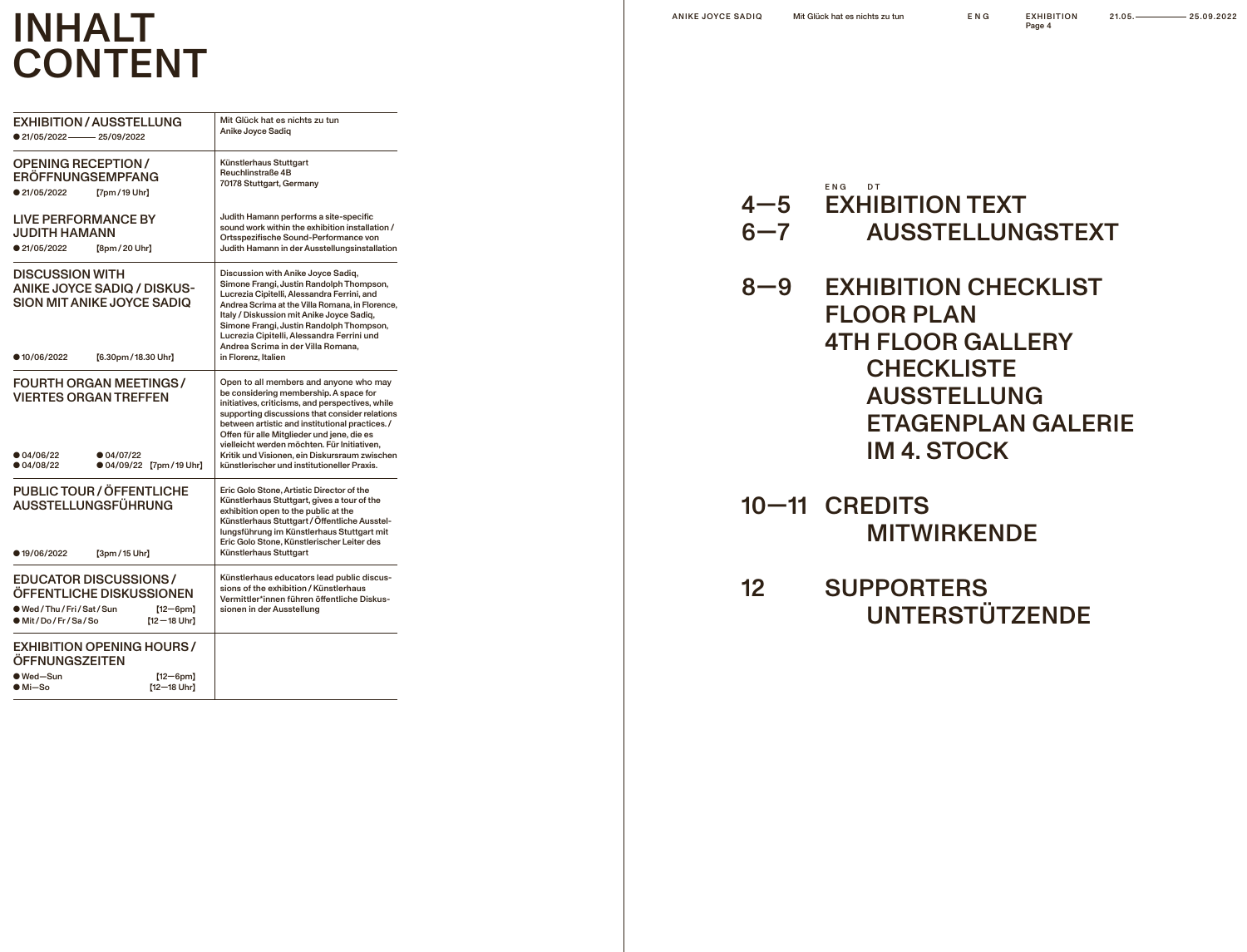# EXHIBITION TEXT

ENG EXHIBITION Page 6

- The work of Anike Joyce Sadiq consistently reconsiders the extent to which social dynamics, intersectionality, and perspectives of difference are negotiated within institutional structures. Sadiq's exhibition projects often produce scenographic spaces with installation works that 1
- activate a social-situational awareness of the immediate institutional context. The artist creates mechanisms and platforms for attentiveness to one's social surroundings, including the people, their interactions, and their behaviors. Sadiq is interested in how interactive, divergent, and converging lived relations specifically play out within sites of artistic 5
- production and reception. The scenographic spaces that Sadiq produces contend with fundamental challenges to social connectivity, recognizing for instance that disclosure and exchange are pursued within art institutional structures that too frequently undermine these pursuits. Informing the planning, construction, and use of these spaces Sadiq 10
- creates within institutions, the artist at times takes an active mediating role in communications with representatives of the hosting institution and invited collaborators. Sadiq works as an interlocutor, seeking out other interlocutors and inviting in allies, in order to examine dependencies, reciprocities, differences, and hierarchies within the institutions 15
- where the artist works. Taking on this high-risk role of internal mediation in producing her exhibition projects, Sadiq employs a position of critical ambivalence that recognizes how institutions intended to be places of public-facing accessibility and facilitation almost always operate internally by deferral and obstruction. 20
- 25
- Anike Joyce Sadiq's first major monographic exhibition in Stuttgart, *Mit Glück hat es nichts zu tun*, presents newly produced work that carries forward the artist's investigations into complex social dynamics through mediated spaces that center perceptions of difference. Sadiq's
- exhibition at the Künstlerhaus Stuttgart comprises multiple interrelated pieces situated within a large-scale installation. Sadiq wrote a questionnaire which she submitted to all association members of the Künstlerhaus Stuttgart.<sup>1</sup> The questionnaire itself and the responses to this multiple-choice survey are presented in the exhibition gallery. 30
- Additionally, beyond the artist's exhibition in Stuttgart, the survey and database of survey results will be maintained indefinitely as an openly accessible online platform, with Sadiq distributing the survey to art institutions globally while updating language and other accessibility features to the website as the platform is more widely distributed. While the 35
- survey reflects on the status quo and demographics—the raciallyspecific, gender-specific, class-specific relations—that currently constitute the Künstlerhaus Stuttgart, Sadiq has created a large-scale installation in the gallery that is devoted to generating critically reflexive discussions about the future potential of the institution. Built from a 40
- repurposed scaffolding system, Sadiq's installation emphasizes contingent relations and conditional infrastructure. Focusing on this critical horizon, Sadiq invited a semi-autonomous organization associated with the Künstlerhaus Stuttgart, named the Fourth Organ, to hold their 1
- monthly meetings within the large installation. Sadiq has been actively engaged in the Fourth Organ meetings since the organization's founding in 2020, at the outset of the pandemic and most recent social justice uprising. The Fourth Organ is intended to offer an open, inclusive, interstitial space within the Künstlerhaus Stuttgart, where individuals and 5
- groups can voice their interests for the institution. But the Fourth Organ is not solely a space for voicing open proposals or the politics of protest, the monthly meetings are intended to serve a very specific purpose of developing formal motions to be voted on at the annual membership meeting. For Sadiq, the porousness of the Fourth Organ is consistent 10
- with her artistic interests in holding space for contentious social dynamics and dissenting positions within art institutions. Because the Fourth Organ meetings are open to board members, staff members, association members, and non-members alike, safety and discretion are challenged by the authority dynamics present in these gatherings. The final 15
- work in Sadiq's exhibition is an interview text the artist conducted with the writer Andrea Scrima that reflects on their experiences working in art institutions, with specific case-study attention given to recent experiences working within the Villa Romana, a German art institution which oversees a residency program in Florence Italy, and which offers 20
- related exhibitions and programming. Sadiq's and Scrima's incredibly candid first-person account evidences their experiential research into institutional conduct broadly, while also focusing in on the particularly fraught socio-economic conditions of the Villa Romana.2 25
- Eric Golo Stone 30

<sup>1</sup> Consistent with the kunstverein structure, the Künstlerhaus Stuttgart is constituted by the legal-economic structures of association law in Germany. The Künstlerhaus Stuttgart currently has over 500 members.

<sup>2</sup> For each work within the exhibition, Sadiq engages in the complex messy work of analyzing, embodying, and enacting institutional structures. The work of institutional analysis and critique is frequently dismissed as being easily adopted and neutralized by the institution in question, but this dismissive characterization of institutional work does not account for the hard fought behind-the-scenes efforts by artists and their collaborators. It must not be forgotten that there are real limitations to confronting institutional structures through artistic positions, with artists' projects being canceled and collaborating institutional representa tives having their jobs terminated.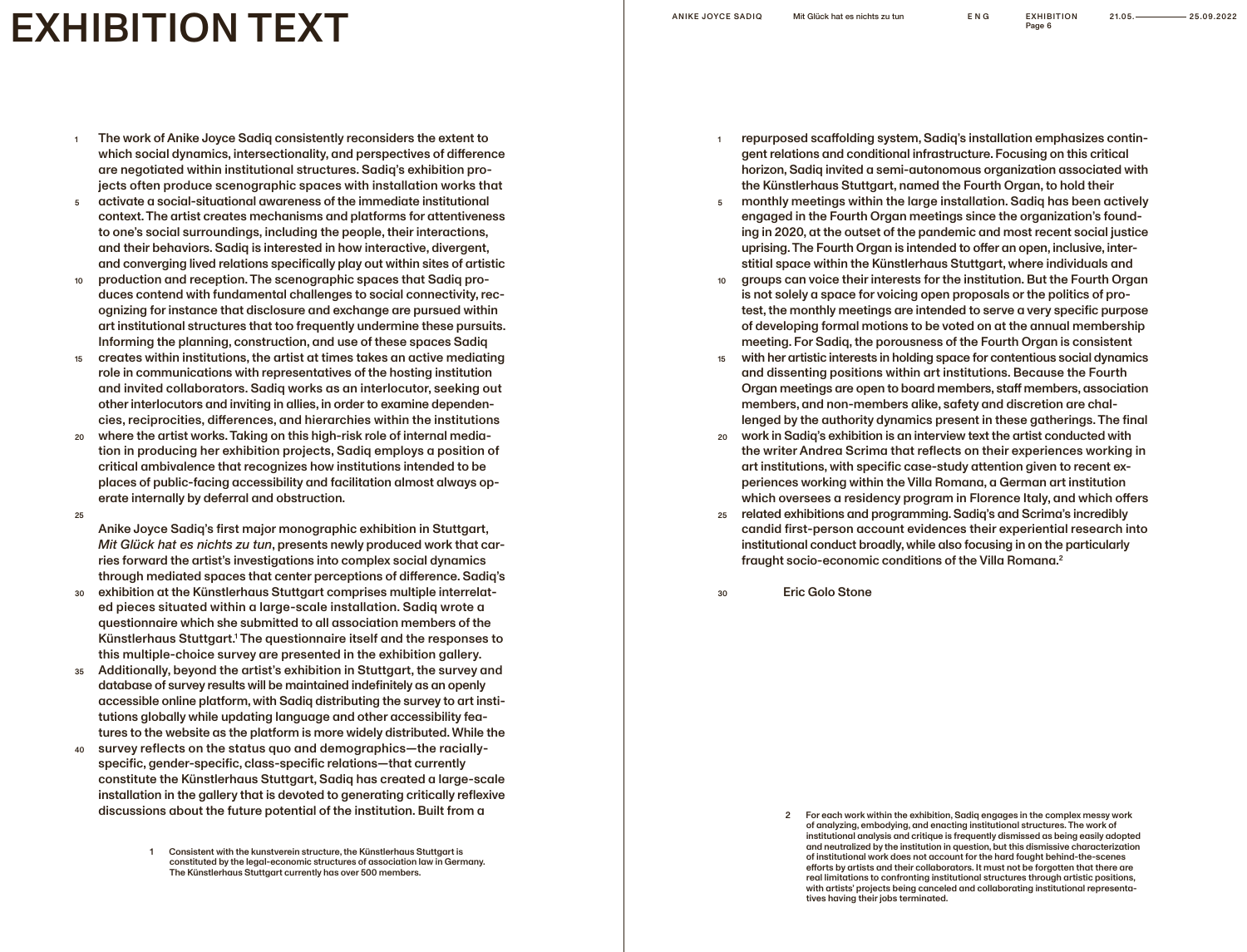## **AUSSTELLUNGSTEXT**

- Die Arbeit von Anike Joyce Sadiq überprüft immer wieder, in welchem Ausmaß soziale Dynamiken, Intersektionalität und Perspektiven der Differenz innerhalb von institutionellen Strukturen verhandelt werden. Sadiqs Ausstellungsprojekte schaffen häufig szenografische Räume 1
- mit installativen Arbeiten, die ein sozial-situatives Bewusstsein für die unmittelbaren institutionellen Zusammenhänge aktivieren. Die Künstlerin entwickelt Mechanismen und Plattformen, die die Aufmerksamkeit der Besucher\*innen auf die jeweilige soziale Umgebung mit ihren Menschen, deren Verhalten und den Interaktionen zwischen ihnen lenken. Sadiq 5
- interessiert dabei, wie sich an diesen Orten künstlerischer Produktion und Rezeption interaktive, divergierende und konvergierende gelebte Beziehungen entwickeln. Die von Sadiq geschaffenen szenografischen Räume ringen dabei mit grundlegenden Herausforderungen sozialer Verbundenheit, indem sie beispielsweise anerkennen, dass Offenlegung 10
- und Austausch zwar Ziele von Kunstinstitutionen sind, aber innerhalb von institutionellen Strukturen angegangen werden, die diese Ziele allzu häufig unterlaufen. Sadiq prägt den Planungs- und Konstruktionsprozess sowie die Nutzung der von ihr in Institutionen geschaffenen Räume und nimmt in der Kommunikation mit Vertreter\*innen und eingeladenen Part-15
- ner\*innen der gastgebenden Institutionen manchmal die aktive Rolle einer Mediatorin ein. Sie arbeitet als Gesprächspartnerin, die andere Gesprächspartner\*innen sucht und Verbündete einlädt, um die Abhängigkeiten, Gegenseitigkeiten, Unterschiede und Hierarchien innerhalb der Institutionen, in denen sie arbeitet, zu untersuchen. Indem sie diese 20
- höchst riskante Rolle der internen Mediation während des Produktionsprozesses ihrer eigenen Ausstellungsprojekte einnimmt, besetzt sie eine Position kritischer Ambivalenz, die anerkennt, dass und wie Institutionen, deren Intention es ist, öffentlich zugängliche und ermöglichende Orte zu sein, intern fast immer mit Aufschiebungen und Verhinderungen operieren. 25
- 30

Anike Joyce Sadiqs erste große Einzelausstellung in Stuttgart *Mit Glück hat es nichts zu tun* zeigt neue Arbeiten, die die Untersuchungen der Künstlerin von komplexen sozialen Dynamiken mit Hilfe vermittelter Räume fortsetzen, die die Wahrnehmung von Unterschieden ins Zentrum

- stellen. Sadiqs Ausstellung am Künstlerhaus Stuttgart umfasst mehrere miteinander verbundene und innerhalb einer raumgreifenden Installation gezeigte Arbeiten. Sadiq hat einen Fragebogen entwickelt, den sie allen Vereinsmitgliedern des Künstlerhaus Stuttgart geschickt hat.1 Der Multiple-Choice-Fragebogen selbst sowie die Antworten sind in 35
- den Ausstellungsräumen zu sehen. Über die Ausstellung der Künstlerin in Stuttgart hinaus werden der Fragebogen und die Umfrageergebnisse zudem dauerhaft auf einer öffentlich zugänglichen Online-Plattform aufbewahrt. Außerdem verteilt Sadiq den Fragebogen an weitere Kunstinstitutionen weltweit und aktualisiert die Spracheinstellungen 40
	- 1 Entsprechend der Struktur eines Kunstvereins fußen auch die Strukturen des Künstlerhaus Stuttgart auf den rechtlichen und ökonomischen Grundlagen des deutschen Vereinsrechts. Das Künstlerhaus Stuttgart zählt aktuell über 500 Mitglieder.

sowie weitere Features der Webseite, um die Zugänglichkeit der Plattform auch im Laufe ihrer Weiterverbreitung zu garantieren. Während der Fragebogen den Status Quo der demografischen Zusammensetzung des Künstlerhaus Stuttgart unter anderem anhand der Verhältnisse von 1

D T

- "Rasse", Klasse und sozialer Herkunft sowie Geschlecht widerspiegelt, hat Sadiq eine raumgreifende Installation geschaffen, innerhalb der kritisch-reflexive Diskussionen über das Zukunftspotenzial der Institution entstehen können. Zu diesem Zweck hat Sadiq ein Gerüstsystem umfunktioniert, das mögliche Beziehungen und bedingende Infrastrukturen 5
- hervorhebt. Vor diesem Hintergrund hat Sadiq die halb-autonome, mit dem Künstlerhaus Stuttgart assoziierte Organisation Viertes Organ dazu eingeladen, ihre monatlichen Treffen innerhalb dieser umfassenden Struktur abzuhalten. Seit der Gründung der Organisation im Jahr 2020 zu Beginn der Pandemie und der jüngsten Bewegungen für soziale 10
- Gerechtigkeit, hat Sadiq regelmäßig an den Treffen des Vierten Organs teilgenommen. Das Vierte Organ soll einen offenen inklusiven Zwischenraum innerhalb des Künstlerhaus Stuttgart schaffen, in dem Individuen oder Gruppen ihre Interessen bezüglich der Institution äußern können. Das Vierte Organ ist jedoch nicht nur ein Raum dafür, offene 15
- Vorschläge zu formulieren oder eine Politik des Protests zu leben. Die monatlichen Treffen dienen vielmehr einem sehr spezifischen Zweck, nämlich der Entwicklung formaler Anträge, über die während der jährlichen Mitgliederversammlung abgestimmt wird. Sadiq zufolge entspricht die Porosität des Vierten Organs ihren eigenen künstlerischen 20
- Interessen, kontroversen sozialen Dynamiken und sich widersprechenden Positionen innerhalb von Kunstinstitutionen einen Raum zu geben. Weil Vorstands-, Verwaltungs-, Vereins- und Nicht-Mitglieder gleichermaßen an den Treffen des Vierten Organs teilnehmen können, stellen die während der Treffen gegenwärtigen Autoritätsdynamiken die Sicher-25
- heit und Diskretion dieser Treffen auf die Probe. Die abschließende Arbeit in Sadiqs Ausstellung ist der Text eines Interviews, das die Künstlerin mit der Schriftstellerin Andrea Scrima geführt hat, und das ihre Arbeitserfahrungen in und mit Kunstinstitutionen reflektiert. Ein besonderer fallstudienähnlicher Fokus liegt dabei auf der Villa Romana, 30
- einer deutschen Kunstinstitution, die ein Residenzprogramm in Florenz, Italien, sowie ein dazugehöriges Ausstellungs- und öffentliches Begleitprogramm organisiert. Sadiqs und Scrimas äußerst offener, in der ersten Person erzählter Bericht belegt dabei ihre erfahrungsbasierte Erforschung institutioneller Verhaltensweisen allgemein, und zoomt 35
- gleichzeitig in die besonders belasteten sozio-ökonomischen Bedingungen und Gegebenheiten der Villa Romana hinein.<sup>2</sup> 40

Übersetzung des englischsprachigen Ausstellungstextes von Eric Golo Stone: Johanna Schindler

2 Für jede einzelne in der Ausstellung gezeigte Arbeit setzt sich Sadiq mit der komplexen chaotischen Arbeit des Analysierens, der Verkörperung und der Durchsetzung institutioneller Strukturen aus einander. Die mit Institutionsanalyse und -kritik verbundene Arbeit wird häufig damit abgetan, von der jeweiligen Institution eingenommen und neutralisiert zu werden, doch diese abschätzige Darstellung institutioneller Arbeit wird der nicht sichtbaren, von Künstler\*innen und ihren Kolla borateur\*innen hart erkämpften Mühen und Ergebnisse nicht gerecht. Es darf nicht vergessen werden, dass es bei der Konfrontation institutioneller Strukturen durch künstlerische Positionen reale Grenzen gibt, wenn zum Beispiel künstlerische Projekte abgesagt oder die Vertreter\*innen der Institution, die mit den Künstler\*innen zusammenarbeiten, entlassen werden.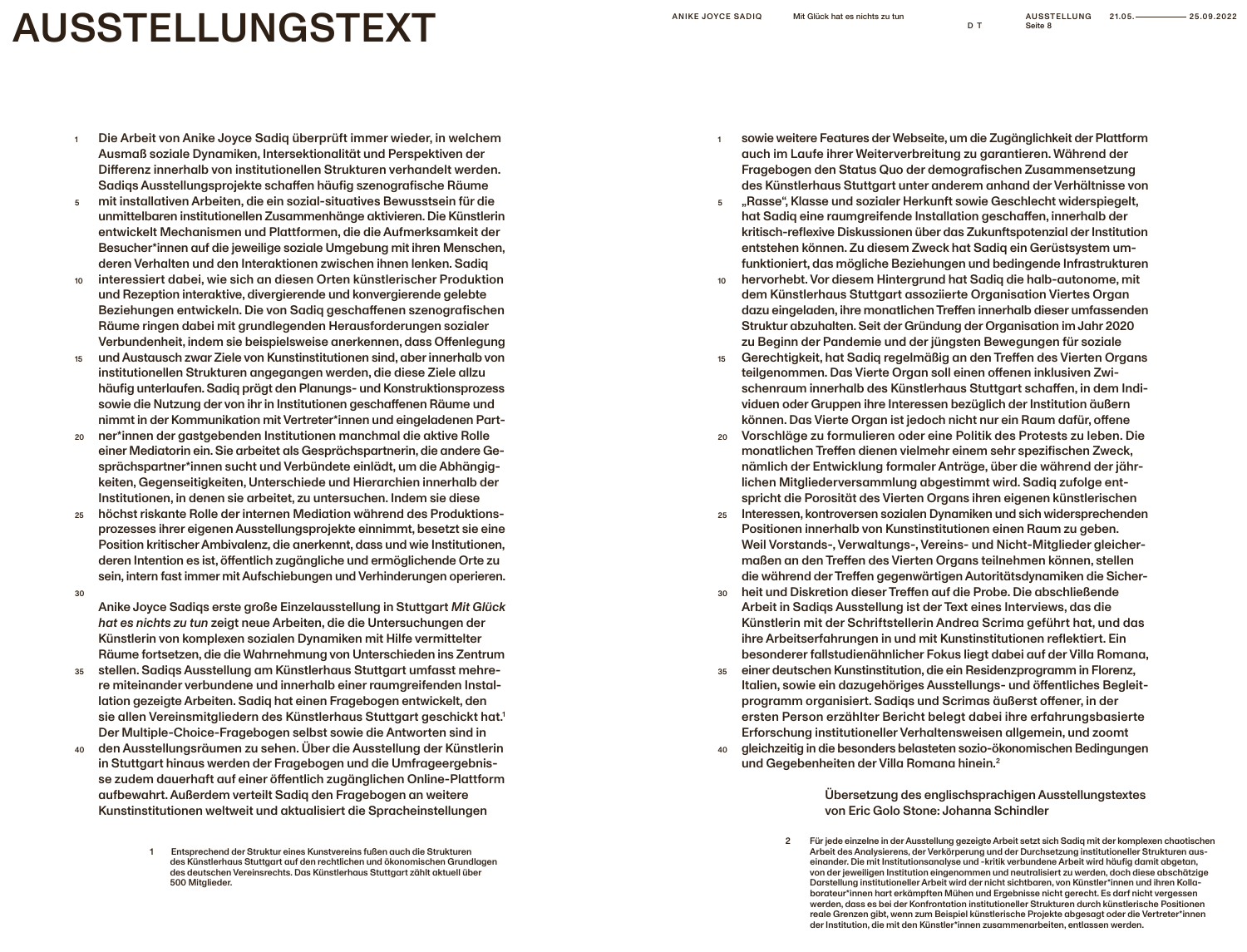## $\text{CHECKLIST}$  anike Jo **CHECKLISTE**

*Mit Glück hat es nichts zu tun*  Mixed media installation / Mix-media Installation

Consisting of/Bestehend aus:

- Repurposed scaffolding, dedicated to the monthly Fourth Organ meetings / Umgenutztes Baugerüst, welches den monatlichen Vierten Organ Treffen zur Verfügung gestellt ist 1400 x 950 x 250 cm 2022  $\odot$
- "I would like you to know" Videoprojections of questionnaire and survey results / Videoprojektionen der Umfrage und des Ergebnisses 2022 ②

Website with questionnaire and survey results, located online at the following URL / Die Website mit dem Fragebogen und den Umfrageergebnissen finden Sie online unter der folgenden URL: www.utopianinstitutions.de

- "Against the Erasure of Dissent" — A conversation between Anike Joyce Sadiq and Andrea Scrima, publication, 52 pages, 21 x 12,5 cm, Edition of 500 / "Gegen das Ausradieren von Dissens" —  Ein Gespräch zwischen Andrea Scrima und Anike Joyce Sadiq Publikation, 52 Seiten, 21 x 12,5 cm, Edition von 500 2022 ③
- Original sound work / Originaltonarbeit 2022 in Kollaboration mit/ in collaboration with Judith Hamann ④

Floor Plan 4th floor Gallery Etagenplan Galerie im 4. Stock Page 9<br>Seite 10

ENG D T

ANIKE JOYCE SADIQ Mit Glück hat es nichts zu tun ENG Page 9 21.05. 25.09.2022

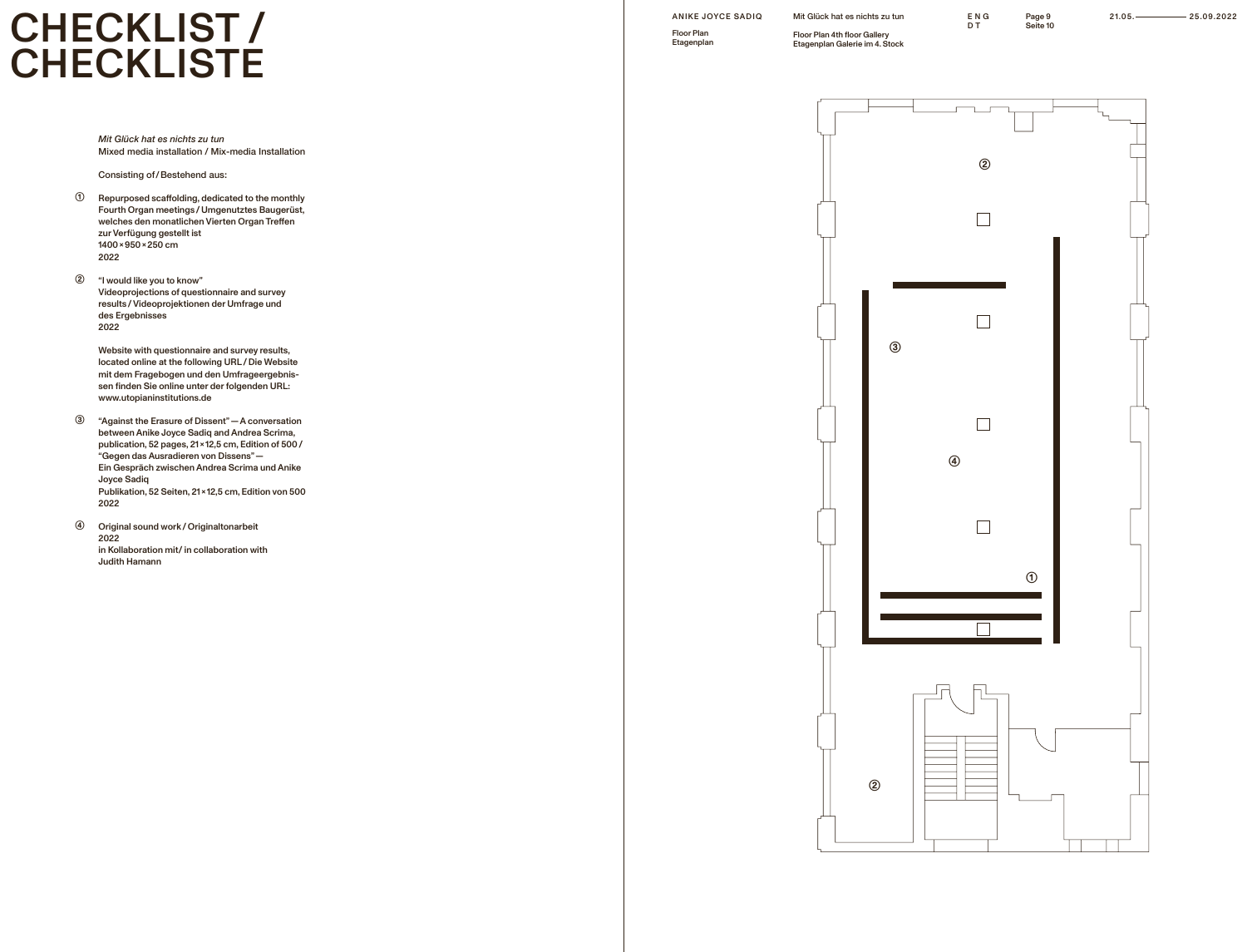## CREDITS / MITWIRKENDE

Page 11 Seite 12

- ALISCH BERLEC HÖNOW A Web Development / Webentwicklung RAMY AL-ASHEQ Sound Perfo
- ABFGHJKM B ANDREA BELLU Author and Copyeditor / Autorin und Lektorin SEBASTIAN BODIRSKY Video NINO BULLING Sound Perfo

ARIEL BUSTAMANTE Sound Performer

 $\mathsf{F}$ MARLA FISCHINGER Technical Crew / Techniktea

G KRISTOF GAVRIELIDES Technical Advisor / Technische Beratung JULIANE GEBHARDT

Curatorial Assistant / Kuratorische Assistenz THORA GERSTNER Educator / Vermittlung

- Н JUDITH HAMANN Sound
- J MIN-SEOB JI Technical Crew / Technikteam
- K SIGGI KALNBACH Technical Manager / Technische Leitung

MICHELIN KOBER Second Technical Manager / Zweite Technische Leitung HERBERT KOPP-OBERSTEBRINK Copyeditor / Lektorat

- M ALINE XAVIER MINEIRO Photographer (poster) / Fotografie (Plakat)
- $\mathbf O$ ARINZE ODENIGBO Legal Counsel / Rechtsberatung
- P MAX PERNA Technical Crew / Technikteam REGINE PFISTERER Finance Manager / Buchhalt

LUDGI PORTO Educator / Vermittlung

- O PRS TVY R YARA RICHTER Educator / Vermittlung
- $\mathbf S$ JOHANNA SCHINDLER Translator / Übersetzung

ACHIM SCHLAGER Scaffolding Manager / Gerüst-Management

ANDREA SCRIMA o-author/**Ko-Auto** 

MIRA SIMON Educator / Vermittlung ERIC GOLO STONE Artistic Director / Künstlerische Leitung

STUDIO TERHEDEBRÜGGE T. Designer / Design

GHISLAIN TSANKO Technical Crew / Technikte

- $\mathsf{V}$ LUCIA VITALE **Technical Crew** / Technikte
- GIRESSE YANKAM  $\mathsf{Y}$ Technical Crew / Technikte

Anike Joyce Sadiq would like to thank everyone mentioned above, not only for their involvement in the production, but in many cases for their help, love, and friendship, and this extends to / Anike Joyce Sadiq möchte allen oben genannten Personen nicht nur für ihren Beitrag zur Produktion der Ausstellung danken, sondern auch für ihre Hilfe, Liebe und Freundschaft. Dies gilt auch:

dem gesamten Vierten Organ / the entire Fourth Organ, Call to Action Group Solitude, Khotso Lamola, Ted Fendt, Jeremiah Day, Toni Böckle, Elke aus dem Moore, Ülkü Süngün, Hanne König, Fender Schrade, Hans D. Christ, Iris Dressler, Lotte Thieroff, Nikola Hartl, Matei Bellu, Anne Vieth, Björn Kühn, Florian Model, Anna Schiefer, Eva Dörr Holger Fleck, Jazmina Figueroa, Jasmin Schädler, Matthias Megyeri, Rheim Alkadhi, Justin Randolph Thompson, André Mulzer, Ivana Domazet, Lizza May David, Ines Skirde, allen Sadiqs, insbesondre Angelika Sadiq.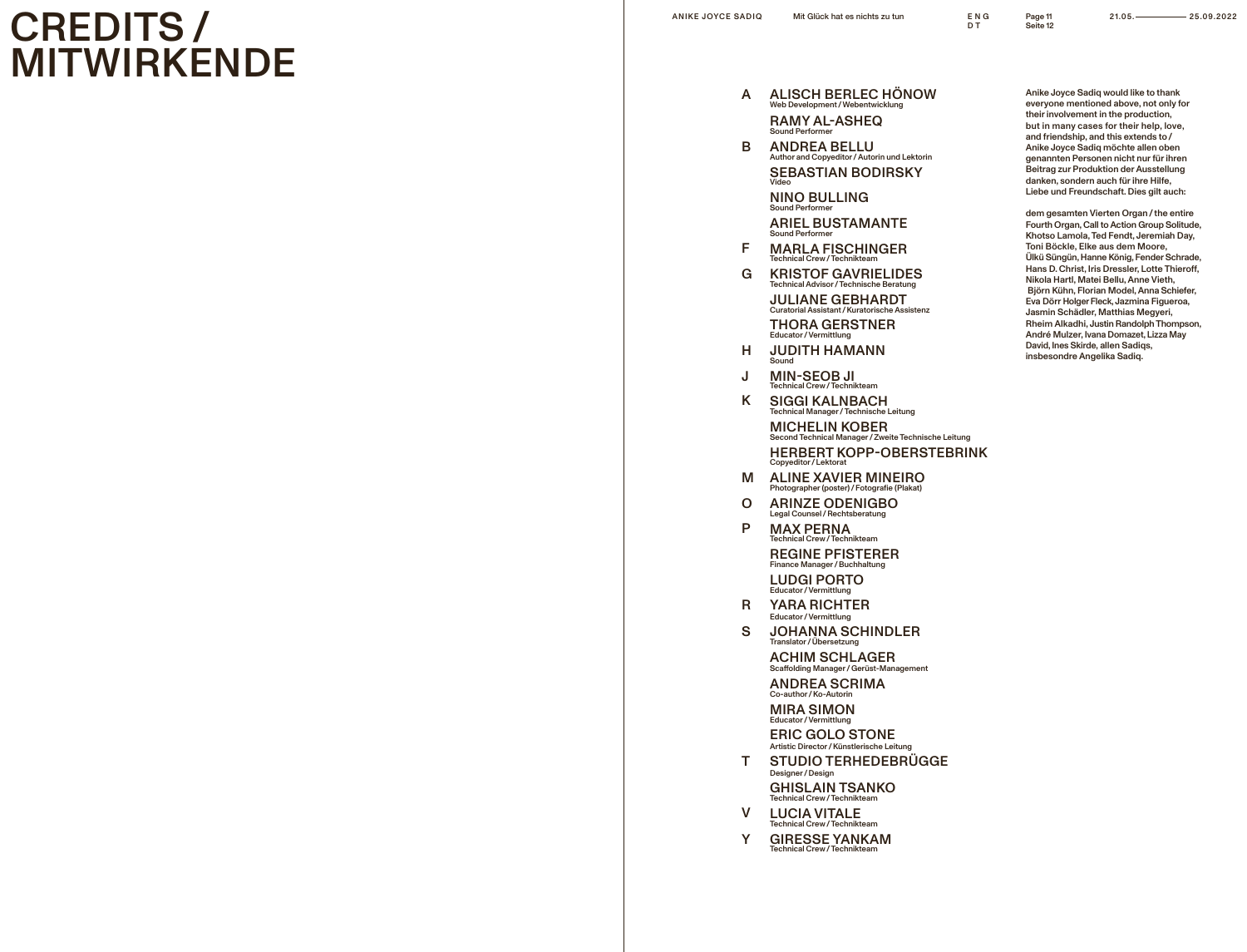# **SUPPORTERS /<br>UNTERSTÜTZENDE**

*Mit Glück hat es nichts zu tun* at the Künstlerhaus Stuttgart has been organized in cooperation with Anike Joyce Sadiq's concurrent presentation of her works "You never Look at Me from the Place from which I See You" (2015), "Papierstück" (2014) and "Berührung" (2008) at the permanent collection of the Kunstmuseum Stuttgart. / Mit Glück hat es nichts zu tun im Künstlerhaus Stuttgart wurde in Zusammenarbeit mit Anike Joyce Sadiqs gleichzeitiger Präsentation ihrer Arbeiten "You never Look at Me from the Place form which I See You" (2015), "Papierstück" (2014) und "Berührung" (2008) in der ständigen Sammlung des Kunstmuseum Stuttgart organisiert.



Realized with public funding from the city of Stuttgart / Realisiert mit öffentlichen Geldern der Stadt Stuttgart

#### **STIFTUNGKUNSTFONDS**

With the generous support of the Stiftung Kunstfonds  /  Mit großzügiger Unterstützung der Stiftung Kunstfonds



In collaboration with the Kunstmuseum Stuttgart and the Akademie Schloss Solitude / In Zusammenarbeit mit dem Kunstmuseum Stuttgart und Akademie Schloss Solitude

**KÜNSTLERHAUS STUTTGART**